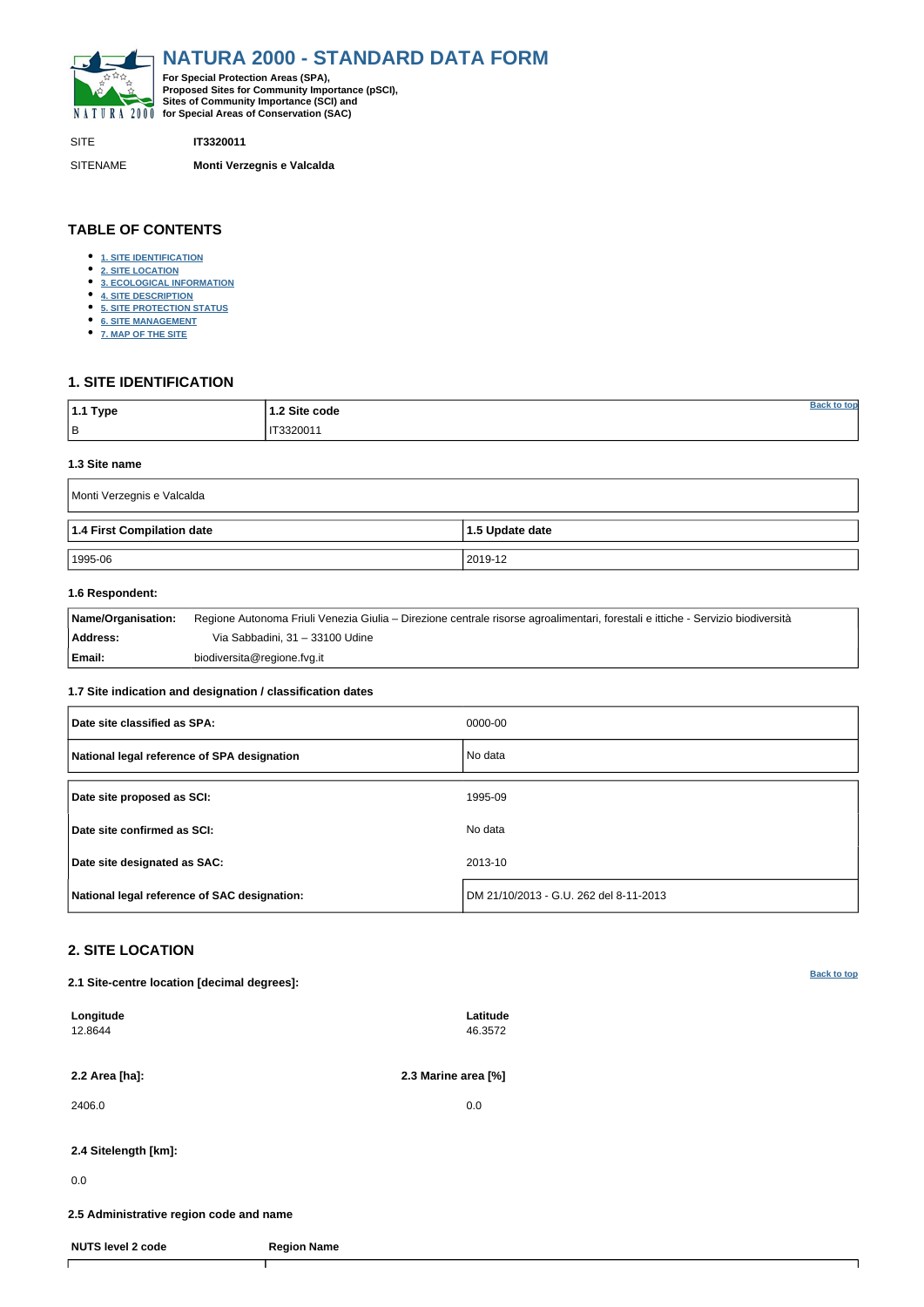**[Back to top](#page-0-0)**

## **2.6 Biogeographical Region(s)**

Alpine (100.0

# <span id="page-1-0"></span>**3. ECOLOGICAL INFORMATION**

#### **3.1 Habitat types present on the site and assessment for them**

**Annex I Habitat types Site assessment Code PF NP Cover [ha] Cave [number] Data quality A|B|C|D A|B|C Representativity Relative Surface Conservation Global** 3150 0.02 G G D 3220 3.68 G C C A A 3240 0.32 G D 4060 B 327.09 G A C A A A A 4070 B 32.14 G A C A A A A 4080 7.36 G B C A A 6170 **8** N 26.46 || G || A || C || B || B || B || B 6430 11.94 G B C A B 6510 42.57 G A C B A 8120 25.28 G A C A A 8130 **1.**  $\parallel$  1.25 **G D** 8210 **1** 14.42 IG A C A A A 91K0 1425.7 G A C B A 9410 12.77 G C C B B 9420 22.36 G A C A A 9530 80.64 G B C A A

**PF:** for the habitat types that can have a non-priority as well as a priority form (6210, 7130, 9430) enter "X" in the column PF to indicate the priority form.

**NP:** in case that a habitat type no longer exists in the site enter: x (optional)

**Cover:** decimal values can be entered

**Caves:** for habitat types 8310, 8330 (caves) enter the number of caves if estimated surface is not available.

• Data quality: G = 'Good' (e.g. based on surveys); M = 'Moderate' (e.g. based on partial data with some extrapolation); P = 'Poor' (e.g. rough estimation)

## **3.2 Species referred to in Article 4 of Directive 2009/147/EC and listed in Annex II of Directive 92/43/EEC and site evaluation for them**

| <b>Species</b> |      |                                    |              |              | Population in the site |                |                |                           |             | Site assessment |                |              |             |             |
|----------------|------|------------------------------------|--------------|--------------|------------------------|----------------|----------------|---------------------------|-------------|-----------------|----------------|--------------|-------------|-------------|
| G              | Code | <b>Scientific Name</b>             | $\mathbf{s}$ | <b>NP</b>    | T                      | <b>Size</b>    |                | D.<br>Cat.<br><b>Unit</b> |             | qual.           | <b>A B C D</b> | <b>A B C</b> |             |             |
|                |      |                                    |              |              |                        | Min            | <b>Max</b>     |                           |             |                 | Pop.           | Con.         | Iso.        | Glo.        |
| B              | A223 | <b>Aegolius funereus</b>           |              |              | p                      | 35             | 35             | j                         |             | G               | B              | А            | B           | B           |
| B              | A412 | Alectoris graeca saxatilis         |              |              | p                      | 12             | 12             | j                         |             | G               | D              |              |             |             |
| B              | A091 | <b>Aquila chrysaetos</b>           |              |              | p                      | 5              | 5              | j                         |             | G               | C              | A            | С           | B           |
| B              | A104 | <b>Bonasa bonasia</b>              |              |              | p                      | 70             | 70             | j                         |             | G               | C              | $\mathsf{C}$ | C           | $\mathsf B$ |
| B              | A215 | <b>Bubo bubo</b>                   |              |              | p                      | $\overline{7}$ | $\overline{7}$ | j                         |             | G               | D              |              |             |             |
|                | 1088 | <b>Cerambyx cerdo</b>              |              |              | p                      |                |                |                           | V           | <b>DD</b>       | D              |              |             |             |
| B              | A080 | <b>Circaetus gallicus</b>          |              |              | $\mathbf{C}$           |                |                |                           | V           | <b>DD</b>       | D              |              |             |             |
| F              | 1163 | <b>Cottus gobio</b>                |              |              | p                      |                |                |                           | $\mathsf C$ | DD              | D              |              |             |             |
| B              | A122 | <b>Crex crex</b>                   |              |              | r                      | $\overline{2}$ | $\overline{4}$ | cmales                    |             | G               | B              | A            | B           | $\mathsf B$ |
| $\sf B$        | A236 | <b>Dryocopus martius</b>           |              |              | p                      | 35             | 35             | j.                        |             | G               | B              | A            | $\mathsf C$ | $\mathsf B$ |
| $\mathsf{P}$   | 1604 | <b>Eryngium alpinum</b>            |              |              | p                      | 100            | 400            | İ                         |             | G               | $\mathsf C$    | B            | Α           | B           |
|                | 1065 | <b>Euphydryas aurinia</b>          |              |              | p                      |                |                |                           | $\mathsf C$ | <b>DD</b>       | B              | B            | B           | B           |
| B              | A103 | <b>Falco peregrinus</b>            |              |              | p                      | 3              | 3              | ji                        |             | G               | D              |              |             |             |
| B              | A217 | <b>Glaucidium passerinum</b>       |              |              | p                      | 17             | 17             | j                         |             | G               | B              | B            | B           | $\mathsf B$ |
| B              | A078 | <b>Gyps fulvus</b>                 |              |              | C                      | 31             | 31             | j                         |             | G               | B              | B            | $\sf B$     | $\mathsf B$ |
| B              | A408 | <b>Lagopus mutus</b><br>helveticus |              | $\mathsf{X}$ | р                      |                |                |                           | P           | <b>DD</b>       | D              |              |             |             |
| B              | A338 | Lanius collurio                    |              |              | r.                     | $\overline{c}$ | 3              | p                         |             | M               | D              |              |             |             |
|                | 1083 | <b>Lucanus cervus</b>              |              |              | p                      |                |                |                           | P           | <b>DD</b>       | D              |              |             |             |
| M              | 1361 | <b>Lynx lynx</b>                   |              |              | С                      |                |                |                           | P           | <b>DD</b>       | C              | А            | C           | $\mathbf C$ |
| B              | A072 | Pernis apivorus                    |              |              | r                      |                |                |                           | $\mathsf C$ | <b>DD</b>       | D              |              |             |             |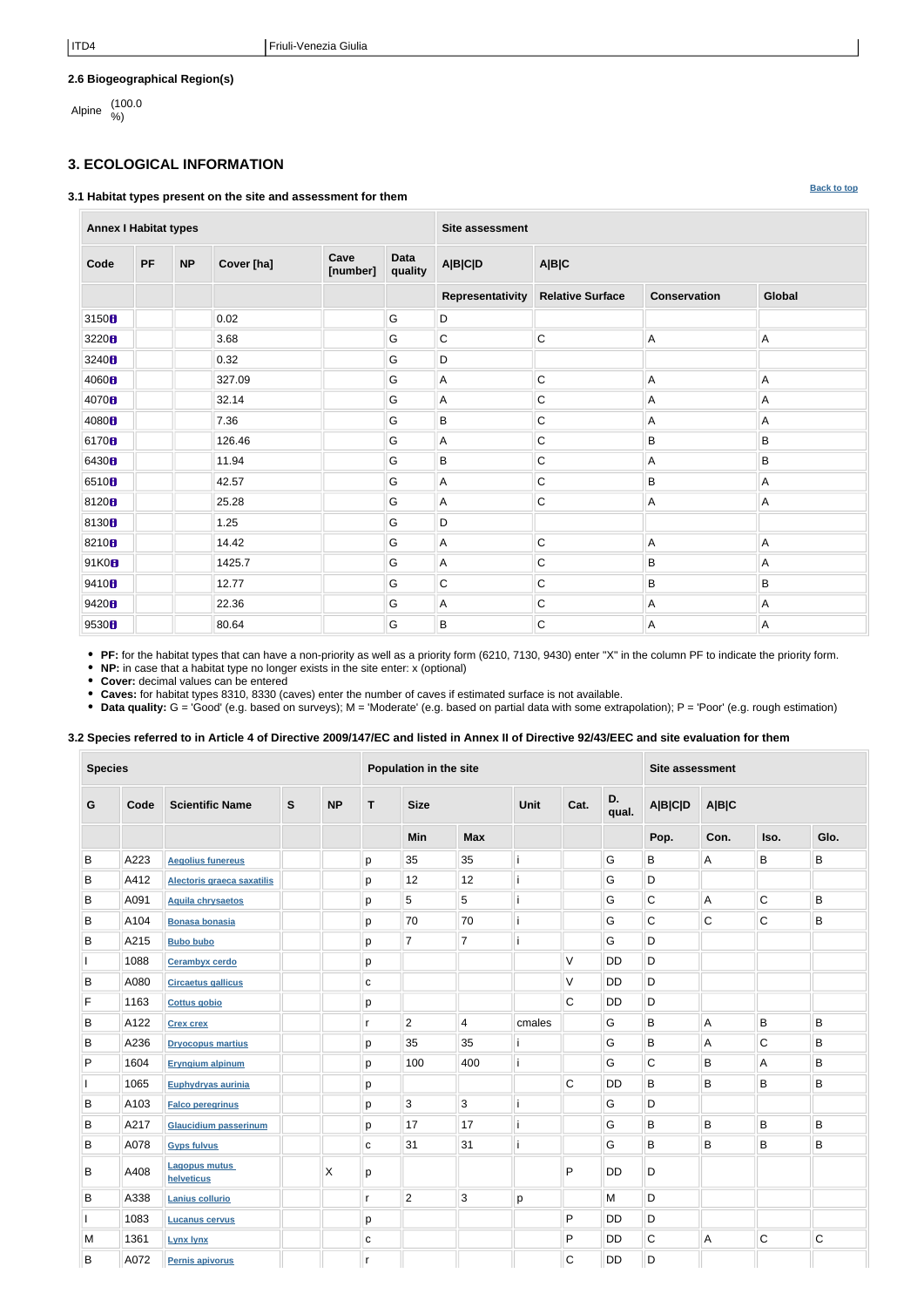| B  | A234 | <b>Picus canus</b>                 | р |    |    |       | R | DD        | C | B | B           | B |
|----|------|------------------------------------|---|----|----|-------|---|-----------|---|---|-------------|---|
| M  | 1303 | <b>Rhinolophus</b><br>hipposideros | p |    |    |       | P | DD.       | D |   |             |   |
|    | 1087 | Rosalia alpina                     | р |    |    |       | ν | <b>DD</b> | D |   |             |   |
| F. | 1107 | Salmo marmoratus                   | p |    |    |       | V | <b>DD</b> | D |   |             |   |
| B  | A409 | <b>Tetrao tetrix tetrix</b>        | p | 20 | 30 | males |   | G         | С | B | C           | B |
| B  | A108 | <b>Tetrao urogallus</b>            | p | 25 | 25 |       |   | G         | С | В | В           | B |
| A  | 1167 | <b>Triturus carnifex</b>           | p |    |    |       | R | <b>DD</b> | C | B | $\sim$<br>◡ | B |
| M  | 1354 | <b>Ursus arctos</b>                | с |    |    |       | ٧ | DD        | С | A | C           | C |

**Group:** A = Amphibians, B = Birds, F = Fish, I = Invertebrates, M = Mammals, P = Plants, R = Reptiles

- **S:** in case that the data on species are sensitive and therefore have to be blocked for any public access enter: yes
- **NP:** in case that a species is no longer present in the site enter: x (optional)
- **Type:** p = permanent, r = reproducing, c = concentration, w = wintering (for plant and non-migratory species use permanent)
- Unit: i = individuals, p = pairs or other units according to the Standard list of population units and codes in accordance with Article 12 and 17 reporting (see **[reference portal](http://bd.eionet.europa.eu/activities/Natura_2000/reference_portal)**)
- Abundance categories (Cat.): C = common, R = rare, V = very rare, P = present to fill if data are deficient (DD) or in addition to population size information
- Data quality: G = 'Good' (e.g. based on surveys); M = 'Moderate' (e.g. based on partial data with some extrapolation); P = 'Poor' (e.g. rough estimation); VP = 'Very poor' (use this category only, if not even a rough estimation of the population size can be made, in this case the fields for population size can remain empty, but the field "Abundance categories" has to be filled in)

## **3.3 Other important species of flora and fauna (optional)**

| <b>Species</b>          |             |                              | Population in the site |           |             |             | <b>Motivation</b> |                                        |                           |                    |                |                         |                           |              |
|-------------------------|-------------|------------------------------|------------------------|-----------|-------------|-------------|-------------------|----------------------------------------|---------------------------|--------------------|----------------|-------------------------|---------------------------|--------------|
| Group                   | <b>CODE</b> | <b>Scientific Name</b>       | ${\mathbf S}$          | <b>NP</b> | <b>Size</b> | <b>Unit</b> |                   | <b>Species</b><br>Cat.<br><b>Annex</b> |                           |                    |                | <b>Other categories</b> |                           |              |
|                         |             |                              |                        |           | Min         | <b>Max</b>  |                   | <b>C R V P</b>                         | ${\sf IV}$                | $\pmb{\mathsf{V}}$ | $\mathbf{A}$   | $\, {\bf B}$            | $\mathbf{C}$              | $\mathsf D$  |
| $\sf P$                 |             | <b>Campanula carnica</b>     |                        |           |             |             |                   | R                                      |                           |                    |                | $\mathsf{X}$            |                           |              |
| M                       | 5603        | <b>Chionomys nivalis</b>     |                        |           |             |             |                   | С                                      |                           |                    |                |                         | $\boldsymbol{\mathsf{X}}$ | X            |
| $\mathsf R$             | 1283        | <b>Coronella austriaca</b>   |                        |           |             |             |                   | $\mathbf C$                            | $\mathsf{X}$              |                    |                |                         | X                         | Χ            |
| $\mathsf{R}$            | 1281        | Elaphe longissima            |                        |           |             |             |                   | $\mathsf C$                            | $\mathsf{X}$              |                    |                |                         | X                         | Χ            |
| M                       | 1363        | <b>Felis silvestris</b>      |                        |           |             |             |                   | $\mathsf{P}$                           | $\mathsf{X}$              |                    | Χ              |                         | X                         | Χ            |
| ${\sf P}$               | 1657        | <b>Gentiana lutea</b>        |                        |           |             |             |                   | R                                      |                           | X                  |                |                         | Χ                         | X            |
|                         | 1026        | <b>Helix pomatia</b>         |                        |           |             |             |                   | P                                      |                           | X                  |                |                         | X                         | X            |
| ${\sf R}$               | 1263        | <b>Lacerta viridis</b>       |                        |           |             |             |                   | P                                      | $\mathsf{X}$              |                    |                |                         | Χ                         | X            |
| ${\sf P}$               |             | <b>Leontopodium alpinum</b>  |                        |           |             |             |                   | C                                      |                           |                    | X              |                         |                           | X            |
| M                       | 1334        | <b>Lepus timidus</b>         |                        |           |             |             |                   | $\mathsf C$                            |                           | $\mathsf X$        |                |                         | X                         | X            |
| ${\sf P}$               |             | <b>Lilium carniolicum</b>    |                        |           |             |             |                   | ${\sf R}$                              |                           |                    | X              |                         |                           | X            |
| $\mathbf{I}$            | 1067        | Lopinga achine               |                        |           |             |             |                   | ${\sf P}$                              | $\mathsf{X}$              |                    |                |                         | X                         | X            |
| ${\sf P}$               |             | <b>Malaxis monophyllos</b>   |                        |           |             |             |                   | ${\sf P}$                              |                           |                    | Χ              |                         | Χ                         | Χ            |
| M                       | 1357        | <b>Martes martes</b>         |                        |           |             |             |                   | $\mathsf C$                            |                           | X                  | X              |                         | X                         | X            |
| M                       | 2631        | <b>Meles meles</b>           |                        |           |             |             |                   | $\mathsf C$                            |                           |                    |                |                         | X                         | Χ            |
| M                       | 1358        | <b>Mustela putorius</b>      |                        |           |             |             |                   | P                                      |                           | X                  | X              |                         | X                         | X            |
| $\mathsf{R}$            | 1292        | <b>Natrix tessellata</b>     |                        |           |             |             |                   | P                                      | X                         |                    |                |                         | Χ                         | Χ            |
| M                       | 2595        | <b>Neomys anomalus</b>       |                        |           |             |             |                   | P                                      |                           |                    |                |                         | Χ                         | Χ            |
|                         | 1057        | Parnassius apollo            |                        |           |             |             |                   | P                                      | $\boldsymbol{\mathsf{X}}$ |                    |                |                         | Χ                         | X            |
| $\mathbf{I}$            | 1056        | Parnassius mnemosyne         |                        |           |             |             |                   | ${\sf P}$                              | $\mathsf X$               |                    |                |                         | $\mathsf{X}$              | X            |
| $\sf P$                 |             | <b>Pedicularis hacquetii</b> |                        |           |             |             |                   | $\vert R \vert$                        |                           |                    |                | $\mathsf{X}$            |                           | $\mathsf X$  |
| I.                      | 6265        | <b>Phengaris arion</b>       |                        |           |             |             |                   | $\mathsf{R}$                           | $\mathsf{X}$              |                    |                |                         | $\mathsf X$               | $\mathsf X$  |
| $\mathsf{P}$            | 1749        | <b>Physoplexis comosa</b>    |                        |           |             |             |                   | $\mathsf{R}$                           | $\mathsf{X}$              |                    | $\pmb{\times}$ | $\mathsf{X}$            | $\mathsf{X}$              | $\mathsf{X}$ |
| $\overline{\mathsf{R}}$ | 1256        | <b>Podarcis muralis</b>      |                        |           |             |             |                   | P                                      | X                         |                    |                |                         | $\mathsf X$               | $\mathsf{X}$ |
|                         |             | Pseudopodisma fieberi        |                        |           |             |             |                   | $\vert P \vert$                        |                           |                    |                |                         |                           | $\mathsf{X}$ |
| $\mathsf{A}$            | 1213        | Rana temporaria              |                        |           |             |             |                   | $\overline{C}$                         |                           | $\mathsf X$        |                |                         | $\mathsf X$               | $\mathsf{X}$ |
| $\mathsf{P}$            |             | <b>Ranunculus venetus</b>    |                        |           |             |             |                   | ${\sf P}$                              |                           |                    |                | $\mathsf{\overline{X}}$ |                           |              |
| M                       | 1369        | Rupicapra rupicapra          |                        |           |             |             |                   | C                                      |                           | $\mathsf X$        |                |                         | $\boldsymbol{\mathsf{X}}$ | $\mathsf{X}$ |
| Α                       | 1177        | Salamandra atra              |                        |           |             |             |                   | C                                      | $\mathsf{X}$              |                    | $\mathsf X$    |                         | $\boldsymbol{\mathsf{X}}$ | $\mathsf{X}$ |
| Α                       | 2351        | Salamandra salamandra        |                        |           |             |             |                   | $\mathsf{C}$                           |                           |                    |                |                         | $\mathsf X$               | $\mathsf X$  |
| $\mathsf{A}$            | 2353        | <b>Triturus alpestris</b>    |                        |           |             |             |                   | $\overline{C}$                         |                           |                    |                |                         | $\mathsf X$               | $\mathsf X$  |
| $\vert R \vert$         | 1295        | <b>Vipera ammodytes</b>      |                        |           |             |             |                   | $\mathsf{C}$                           | $\mathsf{X}$              |                    | $\mathsf X$    |                         | X                         | $\mathsf X$  |

- **Group:** A = Amphibians, B = Birds, F = Fish, Fu = Fungi, I = Invertebrates, L = Lichens, M = Mammals, P = Plants, R = Reptiles
- **CODE:** for Birds, Annex IV and V species the code as provided in the reference portal should be used in addition to the scientific name
- **S:** in case that the data on species are sensitive and therefore have to be blocked for any public access enter: yes
- **NP:** in case that a species is no longer present in the site enter: x (optional)
- Unit: i = individuals, p = pairs or other units according to the standard list of population units and codes in accordance with Article 12 and 17 reporting, (see **[reference portal](http://bd.eionet.europa.eu/activities/Natura_2000/reference_portal)**)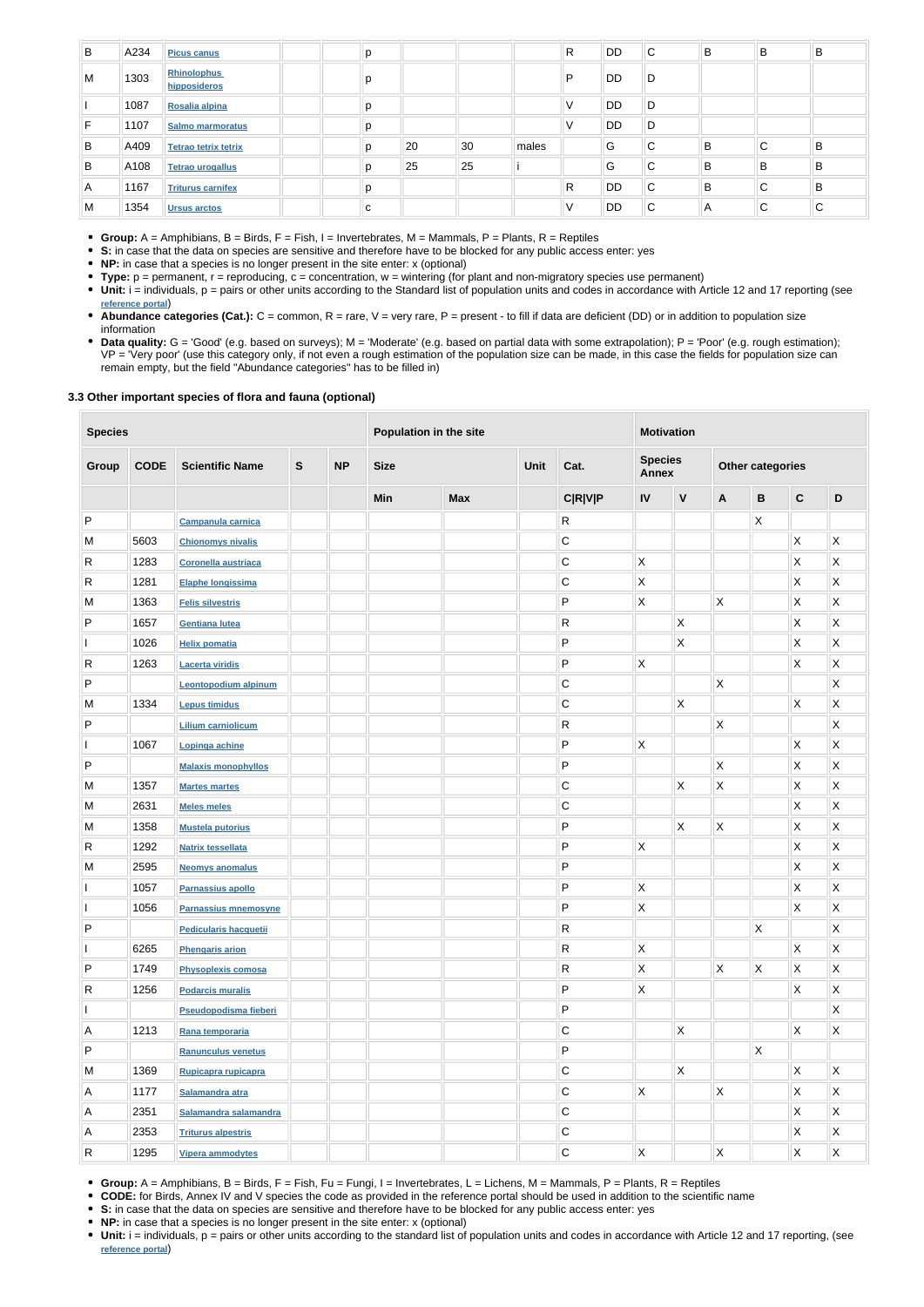| Type    |                       | $\frac{10}{2}$ |
|---------|-----------------------|----------------|
|         | National/Federal      |                |
| Public  | State/Province        |                |
|         | Local/Municipal       | U              |
|         | Any Public            | 74             |
|         | Joint or Co-Ownership | O              |
| Private |                       | 26             |
| Unknown |                       |                |
| Isum    |                       | 100            |

| Positive Impacts |                                                          |           |         |
|------------------|----------------------------------------------------------|-----------|---------|
| lRank            | Activities,                                              | Pollution | linside |
|                  | management [code]   (optional) [code]   voutside [i o b] |           |         |

Rank:  $H = high$ ,  $M = medium$ ,  $L = low$ 

Pollution:  $N =$  Nitrogen input, P = Phosphor/Phosphate input, A = Acid input/acidification,

 $T =$  toxic inorganic chemicals,  $O =$  toxic organic chemicals,  $X =$  Mixed pollutions

 $i = inside, o = outside, b = both$ 

| Negative Impacts |                                 |                                |                           |  |  |  |  |  |  |  |
|------------------|---------------------------------|--------------------------------|---------------------------|--|--|--|--|--|--|--|
| Rank             | Threats and<br>pressures [code] | Pollution<br>(optional) [code] | inside/outside<br>[i o b] |  |  |  |  |  |  |  |
| ΙH               | F03.01                          |                                | b                         |  |  |  |  |  |  |  |
|                  | G01.02                          |                                |                           |  |  |  |  |  |  |  |
| Η                | K01.02                          |                                |                           |  |  |  |  |  |  |  |
| lм               | A04.03                          |                                |                           |  |  |  |  |  |  |  |
| lм               | A04.01.02                       |                                | lb                        |  |  |  |  |  |  |  |
| lм               | B02                             |                                |                           |  |  |  |  |  |  |  |
|                  | D01.02                          |                                | lb                        |  |  |  |  |  |  |  |
| M                | A08                             |                                |                           |  |  |  |  |  |  |  |
|                  | F02                             |                                | lb                        |  |  |  |  |  |  |  |
|                  | E01.03                          |                                |                           |  |  |  |  |  |  |  |
| M                | D01.01                          |                                |                           |  |  |  |  |  |  |  |

**[Back to top](#page-0-0)**

**Motivation categories: IV, V:** Annex Species (Habitats Directive), **A:** National Red List data; **B:** Endemics; **C:** International Conventions; **D:** other reasons

# <span id="page-3-0"></span>**4. SITE DESCRIPTION**

#### **4.1 General site character**

| <b>Habitat class</b>       | % Cover            |
|----------------------------|--------------------|
| N11                        | 5.26               |
| <b>N06</b>                 | 0.15               |
| N14                        | 2.86               |
| <b>N08</b>                 | 21.62              |
| N <sub>17</sub>            | 8.34               |
| N <sub>16</sub>            | 59.26              |
| N <sub>22</sub>            | 1.7                |
| N <sub>23</sub>            | 0.81               |
| <b>Total Habitat Cover</b> | 100.00000000000001 |
|                            |                    |

#### **Other Site Characteristics**

Il sito include un esteso sistema di rilievi prealpini con substrato calcareo e calcareo-dolomitico che raggiungono 1915 m (Monte Verzegnis) e che sono divisi da una valle con suoli molto profondi. Sono presenti ampie superfici occupate da faggete altimontane e subalpine che si estendono su un vasto gradiente altitudinale e che solo in alcuni punti sono sostituiti da pinete a pino silvestre o da peccete subalpine. I lariceti si sviluppano solo su pendii molto ripidi. I pascoli sommitali sono ancora bene diffusi anche se a causa del massiccio abbandono dell?alpeggio oggi sono in fase dinamica e quindi vaste aree sono occupate da brughiere calcifile a Genista radiata. Specialmente attorno alle malghe vi sono peccete d?impianto in fase di conversione. La Valle di Preone, caratterizzata da edifici rurali sparsi, presenta ancora vasti prati che vengono concimati e sfalciati.

### **4.2 Quality and importance**

Il sito racchiude habitat in buono stato di conservazione, specialmente faggete illiriche e praterie subalpine su calcare; grazie alla sua posizione vi sono presenti molte specie endemiche. E? stata confermata e censita una consistente popolazione di Eryngium alpinum ed è accertata l?unica località italiana di Bupleurum longifolium subsp. vapicense. La sua posizione isolata rispetto alle zone urbane e alle principali vie di comunicazione ne hanno mantenuta alta la naturalità. Quest?area prealpina è di rilevanza ornitologica nazionale per estensione in rapporto alla ricchezza specifica e completezza delle tipiche biocenosi. Sono presenti discrete popolazioni di Martes martes, mentre Vipera ammodytes è piuttosto comune. Ursus arctos e Lynx lynx sono stati più volte segnalati nei dintorni, I primo con comparse più episodiche. Sempre nei dintorni sono stati segnalati anche Rosalia alpina e Cerambyx cerdo. Nelle acque correnti è diffuso Cottus gobio. Salmo [trutta] marmoratus può risalire l'altissimo corso dell'Arzino; sono però rari gli esemplari geneticamente puri. La presenza di Helix pomatia è stata anche confermata.

#### **4.3 Threats, pressures and activities with impacts on the site**

The most important impacts and activities with high effect on the site

## **4.4 Ownership (optional)**

#### **4.5 Documentation**

AA. VV., 1991. Inventario Faunistico regionale Permanente: Primi risultati relativi al periodo riproduttivo 1986-1990" Reg. aut. Friuli-Venezia Giulia, Dir. Reg. Foreste e Parchi, pp. 231.BOATO A., BODON M., GIOVANNELLI M.M. & MILDNER P., 1987. Molluschi terrestri delle Alpi sudorientali. In: Biogeografia delle Alpi Sud-orientali Biogeographia, 13: 429-528.BRICHETTI P., 1987. Atlante degli uccelli delle Alpi italiane. Ramperto Ed., pp. 209, Brescia.BULGARINI F., CALVARIO E., FRATICELLI F., PETRETTI F. & SARROCCO S., 1999. Libro Rosso degli animali d'Italia. Vertebrati. WWf Italia ed., Roma: 1-210. CERNIC D., POLDINI L. & WRABER T., 1966. Erborizzazioni nelle Prealpi Giulie del Torre. Boll. Soc. Adriat. Sci., 54:3-7, Trieste.DEL FAVERO R., POLDINI L., BORTOLI P. L., DREOSSI G., LASEN C., VANONE G., 1998. La vegetazione forestale e la selvicoltura nella regione Friuli-Venezia Giulia. Reg. Auton. Friuli-Venezia Giulia, Direz. Reg. delle Foreste, Servizio Selvicoltur 1 pp. 440, 2: 1- 303, I-LIII, 61 grafici, Udine.FEOLI CHIAPELLA L. & POLDINI L., 1993. Prati e pascoli del Friuli (NE Italia) su substrati basici. Studia Geobot., 13:3-140.GUERRA R., 1996. Segnalazioni Floristiche Italiane: 848. Bupleurum longifolium L. supsp. vapincense (Vill.)